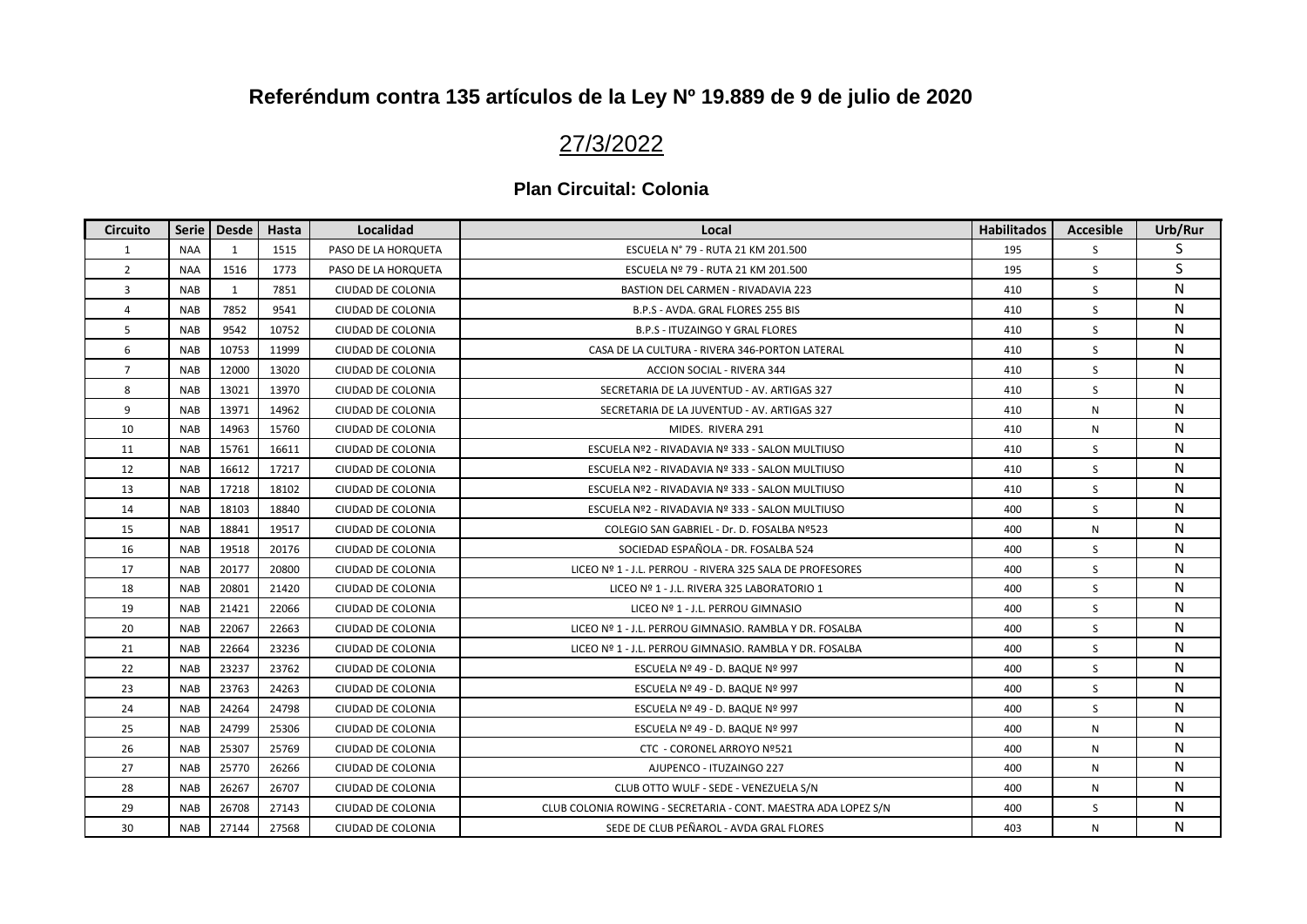## 27/3/2022

| <b>Circuito</b> | <b>Serie</b> | <b>Desde</b> | Hasta | Localidad                 | Local                                                       | <b>Habilitados</b> | <b>Accesible</b> | Urb/Rur |
|-----------------|--------------|--------------|-------|---------------------------|-------------------------------------------------------------|--------------------|------------------|---------|
| 31              | <b>NAC</b>   | 1            | 473   | <b>EL GENERAL</b>         | ESCUELA Nº 82 - FERNANDO J. CARBALLO S/N                    | 410                | S                | N       |
| 32              | <b>NAC</b>   | 474          | 906   | <b>EL GENERAL</b>         | ESCUELA Nº 82 - FERNANDO J. CARBALLO S/N                    | 410                | S                | N       |
| 33              | <b>NAC</b>   | 907          | 1349  | <b>EL GENERAL</b>         | ESCUELA Nº 82 - FERNANDO J. CARBALLO S/N                    | 410                | S                | N       |
| 34              | <b>NAC</b>   | 1350         | 1771  | <b>EL GENERAL</b>         | ESCUELA Nº 82 - FERNANDO J. CARBALLO S/N                    | 400                | <sub>S</sub>     | N       |
| 35              | <b>NAC</b>   | 1772         | 2188  | <b>EL GENERAL</b>         | CEA 82 - UTU EL GENERAL. PAULINA LUISI Y GOMEZ DE FIGUEREDO | 400                | S                | N       |
| 36              | <b>NAC</b>   | 2189         | 2620  | <b>EL GENERAL</b>         | CEA 82 - UTU EL GENERAL. PAULINA LUISI Y GOMEZ DE FIGUEREDO | 403                | S                | N       |
| 37              | <b>NAD</b>   | 1            | 466   | REAL DE SAN CARLOS        | LICEO Nº 2 - ANDRES REBUFAT Nº 1818                         | 410                | S                | N       |
| 38              | <b>NAD</b>   | 467          | 948   | <b>REAL DE SAN CARLOS</b> | LICEO Nº 2 - ANDRES REBUFAT Nº 1818                         | 400                | S                | N       |
| 39              | <b>NAD</b>   | 949          | 1396  | REAL DE SAN CARLOS        | LICEO Nº 2 - ANDRES REBUFAT Nº 1818                         | 400                | S                | N       |
| 40              | <b>NAD</b>   | 1397         | 1826  | REAL DE SAN CARLOS        | ESCUELA Nº 98 - D. MADDALENA Y MAESTRO PERALTA S/N          | 400                | S                | N       |
| 41              | <b>NAD</b>   | 1827         | 2256  | REAL DE SAN CARLOS        | ESCUELA Nº 98 - D. MADDALENA Y MAESTRO PERALTA S/N          | 400                | S                | N       |
| 42              | <b>NAD</b>   | 2257         | 2667  | REAL DE SAN CARLOS        | SEDE CLUB REAL DE SAN CARLOS. AV QUINQUE S/N                | 400                | S                | N       |
| 43              | <b>NAD</b>   | 2668         | 3075  | <b>REAL DE SAN CARLOS</b> | SEDE CLUB REAL DE SAN CARLOS. AV QUINQUE S/N                | 400                | S                | N       |
| 44              | <b>NAD</b>   | 3076         | 3480  | REAL DE SAN CARLOS        | UNIVERSIDAD DE LA EMPRESA - RIO DE LA PLATA S/N             | 400                | ${\sf N}$        | N       |
| 45              | <b>NAD</b>   | 3481         | 3920  | REAL DE SAN CARLOS        | UNIVERSIDAD DE LA EMPRESA - RIO DE LA PLATA S/N             | 405                | ${\sf N}$        | N       |
| 46              | <b>NBA</b>   | 1            | 832   | PASO ANTOLIN              | ESCUELA Nº 14 - RUTA 83 S/N                                 | 244                | S                | S       |
| 47              | <b>NBB</b>   | 1            | 1021  | EL CUADRO                 | ESCUELA Nº 54 - RUTA 106 S/N                                | 174                | S                | S       |
| 48              | <b>NBC</b>   | 1            | 2641  | <b>MIGUELETE</b>          | LICEO COL. MIGUELETE - DR. J. QUINTANA S/N                  | 294                | S                | S       |
| 49              | <b>NBC</b>   | 2642         | 3089  | <b>MIGUELETE</b>          | LICEO COL. MIGUELETE - DR. J. QUINTANA S/N                  | 294                | S                | S       |
| 50              | <b>NBC</b>   | 3090         | 3487  | <b>MIGUELETE</b>          | LICEO COL. MIGUELETE - DR. J. QUINTANA S/N                  | 294                | S                | S       |
| 51              | <b>NBC</b>   | 3488         | 3806  | MIGUELETE                 | LICEO COL. MIGUELETE - DR. J. QUINTANA S/N                  | 296                | S                | S       |
| 52              | <b>NBD</b>   | 1            | 5937  | <b>TARARIRAS</b>          | ESCUELA Nº 142 - ITUZAINGO CONT 8 DE OCTUBRE                | 387                | S                | N       |
| 53              | <b>NBD</b>   | 5938         | 7122  | <b>TARARIRAS</b>          | ESCUELA Nº 142 - ITUZAINGO CONT 8 DE OCTUBRE                | 387                | <sub>S</sub>     | N       |
| 54              | <b>NBD</b>   | 7123         | 7945  | TARARIRAS                 | ESCUELA Nº 142 - ITUZAINGO CONT 8 DE OCTUBRE                | 387                | S                | N       |
| 55              | <b>NBD</b>   | 7946         | 8711  | TARARIRAS                 | ESCUELA Nº 38 - VARELA CONT COLONIA                         | 387                | N                | N       |
| 56              | <b>NBD</b>   | 8712         | 9336  | TARARIRAS                 | ESCUELA Nº 38 - VARELA CONT COLONIA                         | 387                | N                | N       |
| 57              | <b>NBD</b>   | 9337         | 10013 | <b>TARARIRAS</b>          | ESCUELA Nº 38 - VARELA CONT COLONIA                         | 387                | ${\sf N}$        | N       |
| 58              | <b>NBD</b>   | 10014        | 10567 | <b>TARARIRAS</b>          | ESCUELA Nº 38 - VARELA CONT COLONIA                         | 387                | N                | N       |
| 59              | <b>NBD</b>   | 10568        | 11137 | TARARIRAS                 | LICEO - LUIS ALBERTO DE HERRERA S/N                         | 387                | N                | N       |
| 60              | <b>NBD</b>   | 11138        | 11652 | TARARIRAS                 | LICEO - LUIS ALBERTO DE HERRERA S/N                         | 387                | N                | N       |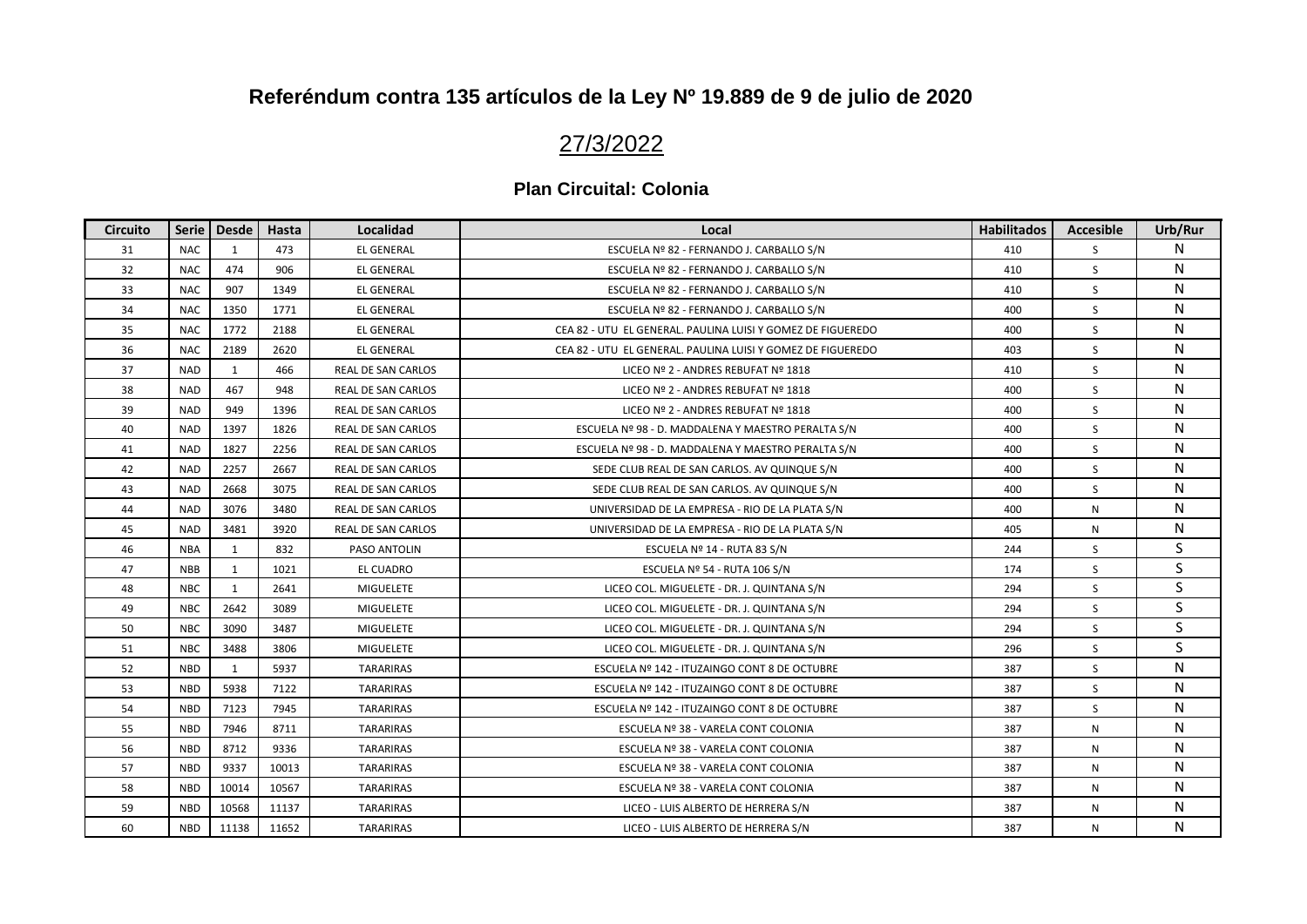## 27/3/2022

| Circuito | Serie      | <b>Desde</b> | Hasta | <b>Localidad</b>  | Local                                                   | <b>Habilitados</b> | <b>Accesible</b> | Urb/Rur |
|----------|------------|--------------|-------|-------------------|---------------------------------------------------------|--------------------|------------------|---------|
| 61       | <b>NBD</b> | 11653        | 12131 | <b>TARARIRAS</b>  | LICEO - LUIS ALBERTO DE HERRERA S/N                     | 387                | N                | N       |
| 62       | <b>NBD</b> | 12132        | 12616 | <b>TARARIRAS</b>  | LICEO - LUIS ALBERTO DE HERRERA S/N                     | 387                | N                | N       |
| 63       | <b>NBD</b> | 12617        | 13059 | <b>TARARIRAS</b>  | MUNICIPIO - CINCUENTENARIO 1732                         | 387                | N                | N       |
| 64       | <b>NBD</b> | 13060        | 13501 | <b>TARARIRAS</b>  | COLEGIO SAN JOSE - SALON MULTIUSO 18 DE JULIO S/N       | 387                | <sub>S</sub>     | N       |
| 65       | <b>NBD</b> | 13502        | 13917 | TARARIRAS         | U.T.U - JOSE P.VARELA 2274                              | 387                | N                | N       |
| 66       | <b>NBD</b> | 13918        | 14332 | <b>TARARIRAS</b>  | U.T.U - JOSE P.VARELA 2274                              | 387                | N                | N       |
| 67       | <b>NBD</b> | 14333        | 14728 | TARARIRAS         | GIMNASIO POLIVALENTE - J. D. BONJOUR ESQ. IPHARRAGUERRE | 387                | N                | N       |
| 68       | <b>NBD</b> | 14729        | 15134 | <b>TARARIRAS</b>  | GIMNASIO POLIVALENTE - J. D. BONJOUR ESQ. IPHARRAGUERRE | 394                | N                | N       |
| 69       | <b>NCA</b> | 1            | 1567  | <b>MEDIA AGUA</b> | ESCUELA Nº 15 - RUTA 2 S/N                              | 226                | S.               | S       |
| 70       | <b>NCB</b> | $\mathbf{1}$ | 10581 | <b>ROSARIO</b>    | MUNICIPIO - SARANDI 371                                 | 403                | S                | N       |
| 71       | <b>NCB</b> | 10582        | 12432 | <b>ROSARIO</b>    | LICEO - BVARD JOSE ENRIQUE RODO                         | 393                | S                | N       |
| 72       | <b>NCB</b> | 12433        | 13662 | <b>ROSARIO</b>    | LICEO - BVARD JOSE ENRIQUE RODO                         | 393                | S                | N       |
| 73       | <b>NCB</b> | 13663        | 14756 | <b>ROSARIO</b>    | LICEO - BVARD JOSE ENRIQUE RODO                         | 393                | S                | N       |
| 74       | <b>NCB</b> | 14757        | 15580 | <b>ROSARIO</b>    | LICEO - BVARD JOSE ENRIQUE RODO                         | 393                | S                | N       |
| 75       | <b>NCB</b> | 15581        | 16451 | <b>ROSARIO</b>    | LICEO - BVARD JOSE ENRIQUE RODO                         | 393                | S.               | N       |
| 76       | <b>NCB</b> | 16452        | 17204 | <b>ROSARIO</b>    | LICEO - BVARD JOSE ENRIQUE RODO                         | 393                | S                | N       |
| 77       | <b>NCB</b> | 17205        | 17972 | <b>ROSARIO</b>    | LICEO - BVARD JOSE ENRIQUE RODO                         | 393                | S                | N       |
| 78       | <b>NCB</b> | 17973        | 18567 | <b>ROSARIO</b>    | ESCUELA Nº 133 - GRAL ARTIGAS 285                       | 393                | N                | N       |
| 79       | <b>NCB</b> | 18568        | 19188 | <b>ROSARIO</b>    | ESCUELA Nº 133 - GRAL ARTIGAS 285                       | 393                | N                | N       |
| 80       | <b>NCB</b> | 19189        | 19814 | <b>ROSARIO</b>    | ESCUELA Nº 4 - LEOPOLDO FUICA Nº 399                    | 393                | S.               | N       |
| 81       | <b>NCB</b> | 19815        | 20362 | <b>ROSARIO</b>    | ESCUELA Nº 4 - LEOPOLDO FUICA Nº 399                    | 393                | S.               | N       |
| 82       | <b>NCB</b> | 20363        | 20890 | <b>ROSARIO</b>    | ESCUELA Nº 4 - LEOPOLDO FUICA Nº 399                    | 393                | S                | N       |
| 83       | <b>NCB</b> | 20891        | 21398 | <b>ROSARIO</b>    | U.T.U - SARANDI 473                                     | 393                | S                | N       |
| 84       | <b>NCB</b> | 21399        | 21868 | <b>ROSARIO</b>    | U.T.U - SARANDI 473                                     | 393                | S                | N       |
| 85       | <b>NCB</b> | 21869        | 22363 | <b>ROSARIO</b>    | U.T.U - SARANDI 473                                     | 393                | S                | N       |
| 86       | <b>NCB</b> | 22364        | 22808 | <b>ROSARIO</b>    | ESCUELA Nº 3 - TREINTA Y TRES Y 18 DE JULIO             | 393                | N                | N       |
| 87       | <b>NCB</b> | 22809        | 23264 | <b>ROSARIO</b>    | ESCUELA Nº 3 - TREINTA Y TRES Y 18 DE JULIO             | 393                | N                | N       |
| 88       | <b>NCB</b> | 23265        | 23716 | <b>ROSARIO</b>    | ESCUELA Nº 3 - TREINTA Y TRES Y 18 DE JULIO             | 393                | N                | N       |
| 89       | <b>NCB</b> | 23717        | 24125 | <b>ROSARIO</b>    | ESCUELA Nº 3 - TREINTA Y TRES Y 18 DE JULIO             | 393                | N                | N       |
| 90       | <b>NCB</b> | 24126        | 24547 | <b>ROSARIO</b>    | ESCUELA Nº 128 - JUAN MANUEL BLANES ESQ ITUZAINGO       | 393                | S                | N       |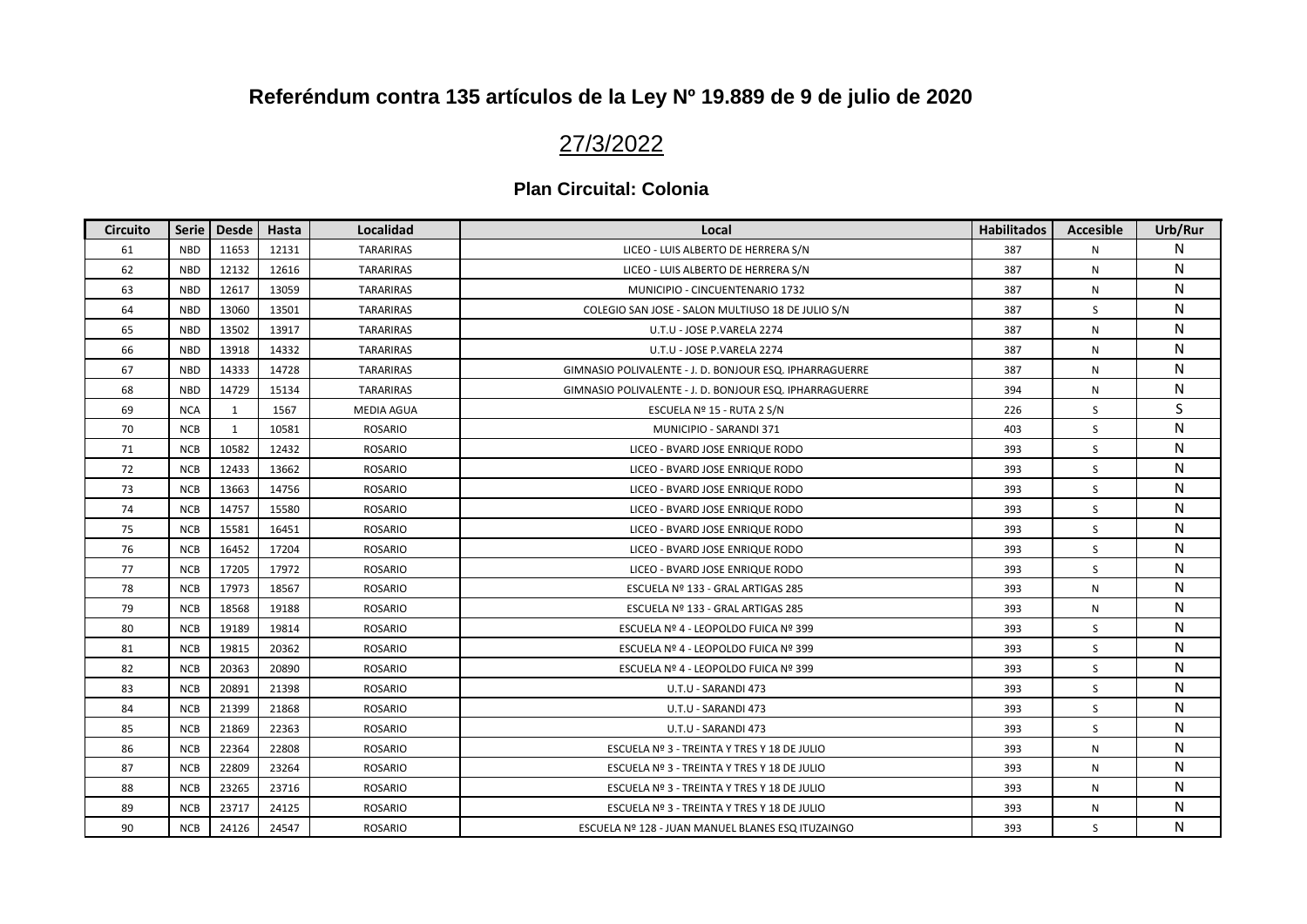## 27/3/2022

| <b>Circuito</b> | Serie      | <b>Desde</b> | Hasta | Localidad               | Local                                             | <b>Habilitados</b> | <b>Accesible</b> | Urb/Rur |
|-----------------|------------|--------------|-------|-------------------------|---------------------------------------------------|--------------------|------------------|---------|
| 91              | <b>NCB</b> | 24548        | 24961 | <b>ROSARIO</b>          | ESCUELA Nº 128 - JUAN MANUEL BLANES ESQ ITUZAINGO | 393                | S                | N       |
| 92              | <b>NCB</b> | 24962        | 25362 | <b>ROSARIO</b>          | COLEGIO DE HERMANAS - ITUZAINGO 383               | 393                | N                | N       |
| 93              | <b>NCB</b> | 25363        | 25778 | <b>ROSARIO</b>          | CTC - RINCON Nº 232                               | 398                | N                | N       |
| 94              | <b>NDA</b> | 1            | 5110  | LA PAZ                  | ESCUELA DEL HOGAR - J. COSTABEL S/N               | 262                | <sub>S</sub>     | S       |
| 95              | <b>NDA</b> | 5111         | 6246  | LA PAZ                  | ESCUELA DEL HOGAR - J. COSTABEL S/N               | 262                | S                | S       |
| 96              | <b>NDA</b> | 6247         | 7059  | LA PAZ                  | ESCUELA Nº 9 - J. COSTABEL S/N                    | 262                | S                | S       |
| 97              | <b>NDA</b> | 7060         | 7465  | LA PAZ                  | ESCUELA Nº 9 - J. COSTABEL S/N                    | 262                | S                | S       |
| 98              | <b>NDA</b> | 7466         | 7769  | LA PAZ                  | ESCUELA Nº 9 - J. COSTABEL S/N                    | 265                | S                | S       |
| 99              | <b>NDB</b> | 1            | 929   | <b>COLONIA VALDENSE</b> | LICEO D. ARMAN UGON - DANIEL ARMAND UGON S/N      | 394                | S                | N       |
| 100             | <b>NDB</b> | 930          | 1656  | <b>COLONIA VALDENSE</b> | LICEO D. ARMAN UGON - DANIEL ARMAND UGON S/N      | 394                | S                | N       |
| 101             | <b>NDB</b> | 1657         | 2292  | <b>COLONIA VALDENSE</b> | LICEO D. ARMAN UGON - DANIEL ARMAND UGON S/N      | 394                | S                | N       |
| 102             | <b>NDB</b> | 2293         | 3017  | <b>COLONIA VALDENSE</b> | LICEO D. ARMAN UGON - DANIEL ARMAND UGON S/N      | 394                | S                | N       |
| 103             | <b>NDB</b> | 3018         | 3500  | <b>COLONIA VALDENSE</b> | ESCUELA Nº 26 - DANIEL ARMAND UGON S/N            | 394                | N                | N       |
| 104             | <b>NDB</b> | 3501         | 3963  | <b>COLONIA VALDENSE</b> | ESCUELA Nº 26 - DANIEL ARMAND UGON S/N            | 394                | N                | N       |
| 105             | <b>NDB</b> | 3964         | 4399  | <b>COLONIA VALDENSE</b> | ESCUELA Nº 26 - DANIEL ARMAND UGON S/N            | 394                | N                | N       |
| 106             | <b>NDB</b> | 4400         | 4826  | <b>COLONIA VALDENSE</b> | ESCUELA Nº 26 - DANIEL ARMAND UGON S/N            | 394                | N                | N       |
| 107             | <b>NDB</b> | 4827         | 5232  | COLONIA VALDENSE        | ESCUELA DEL HOGAR - EMILIO BARBAROUX 1067         | 400                | S                | N       |
| 108             | <b>NEA</b> | 1            | 1899  | <b>CUFRE</b>            | ESCUELA Nº 36 - SARANDI S/N                       | 236                | S                | S       |
| 109             | <b>NEA</b> | 1900         | 2268  | <b>CUFRE</b>            | ESCUELA Nº 36 - SARANDI S/N                       | 236                | S                | S       |
| 110             | <b>NEA</b> | 2269         | 2538  | <b>CUFRE</b>            | ESCUELA Nº 36 - SARANDI S/N                       | 237                | S                | S       |
| 111             | <b>NEB</b> | 1            | 8666  | NUEVA HELVECIA          | ESCUELA Nº 10 - GERMAN IMHOFF S/N                 | 410                | S                | N       |
| 112             | <b>NEB</b> | 8667         | 10435 | NUEVA HELVECIA          | ESCUELA Nº 10 - GERMAN IMHOFF S/N                 | 410                | S                | N       |
| 113             | <b>NEB</b> | 10436        | 11722 | NUEVA HELVECIA          | ESCUELA Nº 10 - GERMAN IMHOFF S/N                 | 410                | S                | N       |
| 114             | <b>NEB</b> | 11723        | 12710 | NUEVA HELVECIA          | ESCUELA Nº 10 - GERMAN IMHOFF S/N                 | 410                | S                | N       |
| 115             | <b>NEB</b> | 12711        | 13571 | NUEVA HELVECIA          | AJUPECS - 18 DE JULIO 1107                        | 410                | N                | N       |
| 116             | <b>NEB</b> | 13572        | 14332 | NUEVA HELVECIA          | AJUPECS - 18 DE JULIO 1107                        | 410                | N                | N       |
| 117             | <b>NEB</b> | 14333        | 15074 | NUEVA HELVECIA          | AJUPECS - 18 DE JULIO 1107                        | 410                | N                | N       |
| 118             | <b>NEB</b> | 15075        | 15670 | NUEVA HELVECIA          | MUNICIPIO SALON CURBELO - FRAU VOGEL 1312         | 410                | N                | N       |
| 119             | <b>NEB</b> | 15671        | 16373 | NUEVA HELVECIA          | ESCUELA DEL HOGAR - FRAU VOGEL S/N                | 400                | N                | N       |
| 120             | <b>NEB</b> | 16374        | 16983 | NUEVA HELVECIA          | MOVIMIENTO NUEVAS GENERACIONES - 25 DE AGOSTO S/N | 400                | S                | N       |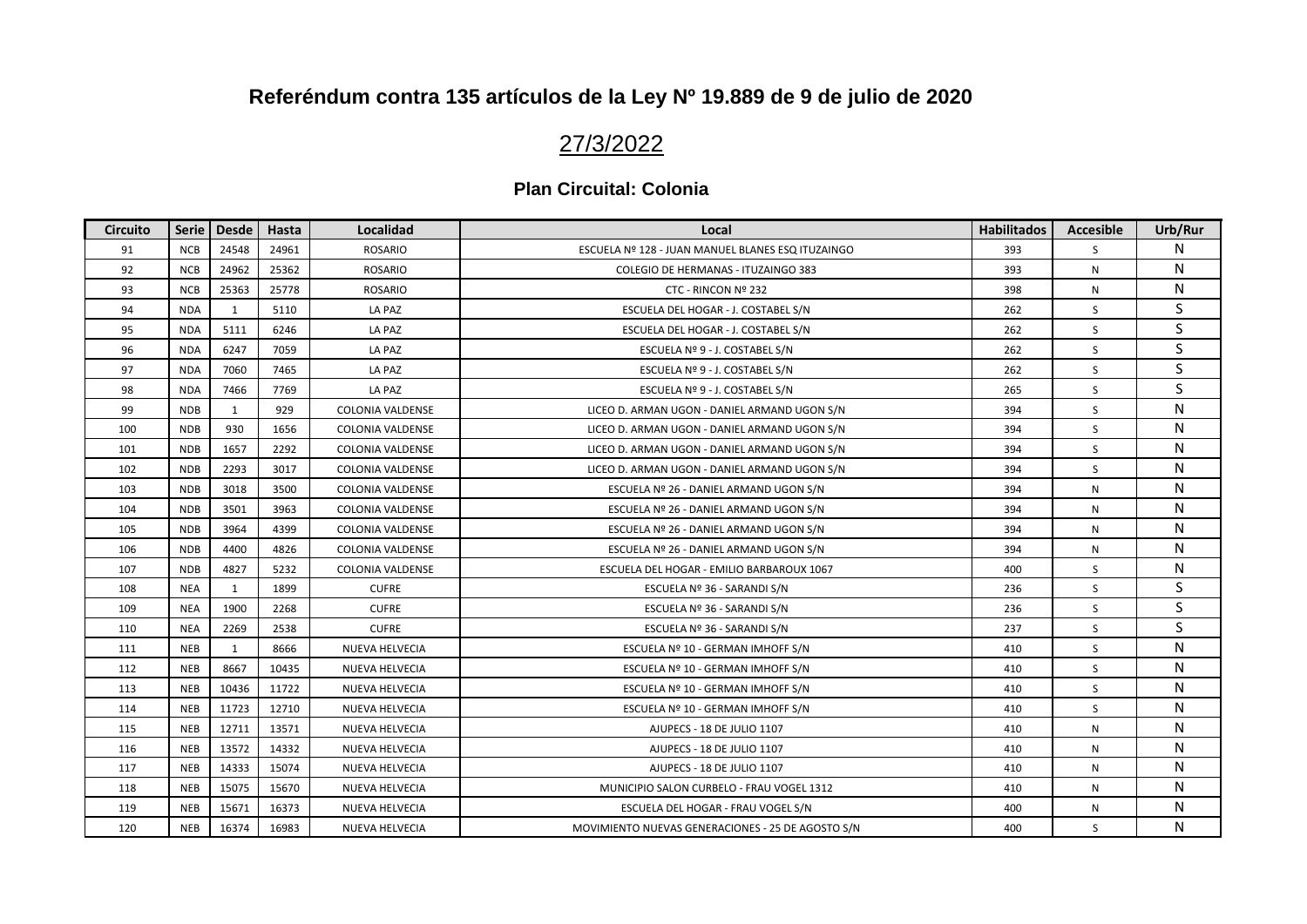## 27/3/2022

| <b>Circuito</b> | <b>Serie</b> | <b>Desde</b> | Hasta | Localidad                | Local                                                | <b>Habilitados</b> | <b>Accesible</b> | Urb/Rur |
|-----------------|--------------|--------------|-------|--------------------------|------------------------------------------------------|--------------------|------------------|---------|
| 121             | <b>NEB</b>   | 16984        | 17532 | NUEVA HELVECIA           | MOVIMIENTO NUEVAS GENERACIONES - 25 DE AGOSTO S/N    | 400                | <sub>S</sub>     | N       |
| 122             | <b>NEB</b>   | 17533        | 18119 | NUEVA HELVECIA           | ESCUELA Nº 40 - 18 DE JULIO Y RODO                   | 400                | N                | N       |
| 123             | <b>NEB</b>   | 18120        | 18640 | NUEVA HELVECIA           | ESCUELA Nº 40 - 18 DE JULIO Y RODO                   | 400                | N                | N       |
| 124             | <b>NEB</b>   | 18641        | 19135 | NUEVA HELVECIA           | ESCUELA Nº 40 - 18 DE JULIO Y RODO                   | 400                | N                | N       |
| 125             | <b>NEB</b>   | 19136        | 19638 | NUEVA HELVECIA           | ESCUELA Nº 40 - 18 DE JULIO Y RODO                   | 400                | N                | N       |
| 126             | <b>NEB</b>   | 19639        | 20115 | NUEVA HELVECIA           | CLUB ARTESANO. GERMAN IMHOFF S/N                     | 400                | N                | N       |
| 127             | <b>NEB</b>   | 20116        | 20583 | NUEVA HELVECIA           | CLUB ARTESANO. GERMAN IMHOFF S/N                     | 400                | N                | N       |
| 128             | <b>NEB</b>   | 20584        | 21037 | NUEVA HELVECIA           | JARDIN DE INFANTES Nº 140 - J.E. RODO 1302           | 400                | N                | N       |
| 129             | <b>NEB</b>   | 21038        | 21478 | NUEVA HELVECIA           | JARDIN DE INFANTES Nº 140 - J.E. RODO 1302           | 400                | N                | N       |
| 130             | <b>NEB</b>   | 21479        | 21910 | NUEVA HELVECIA           | LICEO LOS OLIVOS - L.A. DE HERRERA S/N               | 400                | N                | N       |
| 131             | <b>NEB</b>   | 21911        | 22335 | <b>NUEVA HELVECIA</b>    | LICEO LOS OLIVOS - L.A. DE HERRERA S/N               | 400                | N                | N       |
| 132             | <b>NEB</b>   | 22336        | 22750 | NUEVA HELVECIA           | LICEO DE NUEVA HELVECIA - AVDA. BATLLE Y ORDOÑEZ S/N | 400                | S                | N       |
| 133             | <b>NEB</b>   | 22751        | 23156 | NUEVA HELVECIA           | LICEO DE NUEVA HELVECIA - AVDA. BATLLE Y ORDOÑEZ S/N | 400                | S                | N       |
| 134             | <b>NEB</b>   | 23157        | 23581 | NUEVA HELVECIA           | LICEO DE NUEVA HELVECIA - AVDA. BATLLE Y ORDOÑEZ S/N | 408                | S                | N       |
| 135             | <b>NFA</b>   | $\mathbf{1}$ | 1732  | <b>COSTA DE ROSARIO</b>  | ESCUELA Nº 12 - RUTA 53 S/N                          | 96                 | S                | S       |
| 136             | <b>NFB</b>   | 1            | 898   | PARAJE ZUNIN             | ESCUELA Nº 42 - RUTA 2 S/N                           | 103                | S                | S       |
| 137             | <b>NFC</b>   | $\mathbf{1}$ | 3072  | <b>FLORENCIO SANCHEZ</b> | ESCUELA Nº 93 - J.P. VARELA Y COLONIA                | 353                | S                | N       |
| 138             | <b>NFC</b>   | 3073         | 3862  | <b>FLORENCIO SANCHEZ</b> | ESCUELA Nº 93 - J.P. VARELA Y COLONIA                | 353                | S                | N       |
| 139             | <b>NFC</b>   | 3863         | 4420  | <b>FLORENCIO SANCHEZ</b> | ESCUELA Nº 93 - J.P. VARELA Y COLONIA                | 353                | S                | N       |
| 140             | <b>NFC</b>   | 4421         | 4894  | <b>FLORENCIO SANCHEZ</b> | ESCUELA Nº 93 - J.P. VARELA Y COLONIA                | 353                | S                | N       |
| 141             | <b>NFC</b>   | 4895         | 5324  | <b>FLORENCIO SANCHEZ</b> | ESCUELA Nº 93 - J.P. VARELA Y COLONIA                | 353                | S                | N       |
| 142             | <b>NFC</b>   | 5325         | 5690  | <b>FLORENCIO SANCHEZ</b> | ESCUELA Nº 93 - J.P. VARELA Y COLONIA                | 356                | S                | N       |
| 143             | <b>NFD</b>   | 1            | 1546  | PUNTAS DE SAN JUAN       | ESCUELA Nº 30 - RUTA 54 S/N                          | 123                | S                | S       |
| 144             | <b>NGA</b>   | 1            | 1215  | CAMPANA                  | ESCUELA Nº 62 - RUTA 55 KM 12,500                    | 184                | S                | S       |
| 145             | <b>NGA</b>   | 1216         | 1415  | CAMPANA                  | ESCUELA Nº 62 - RUTA 55 KM 12,500                    | 185                | S                | S       |
| 146             | <b>NGB</b>   | $\mathbf{1}$ | 4089  | OMBUES DE LAVALLE        | CASA DE LA CULTURA - 25 DE MAYO S/N                  | 387                | N                | N       |
| 147             | <b>NGB</b>   | 4090         | 5221  | <b>OMBUES DE LAVALLE</b> | LICEO - PABLO DAVYT S/N                              | 387                | N                | N       |
| 148             | <b>NGB</b>   | 5222         | 5985  | OMBUES DE LAVALLE        | LICEO - PABLO DAVYT S/N                              | 387                | N                | N       |
| 149             | <b>NGB</b>   | 5986         | 6628  | OMBUES DE LAVALLE        | LICEO - PABLO DAVYT S/N                              | 387                | N                | N       |
| 150             | <b>NGB</b>   | 6629         | 7231  | OMBUES DE LAVALLE        | LICEO - PABLO DAVYT S/N                              | 387                | N                | N       |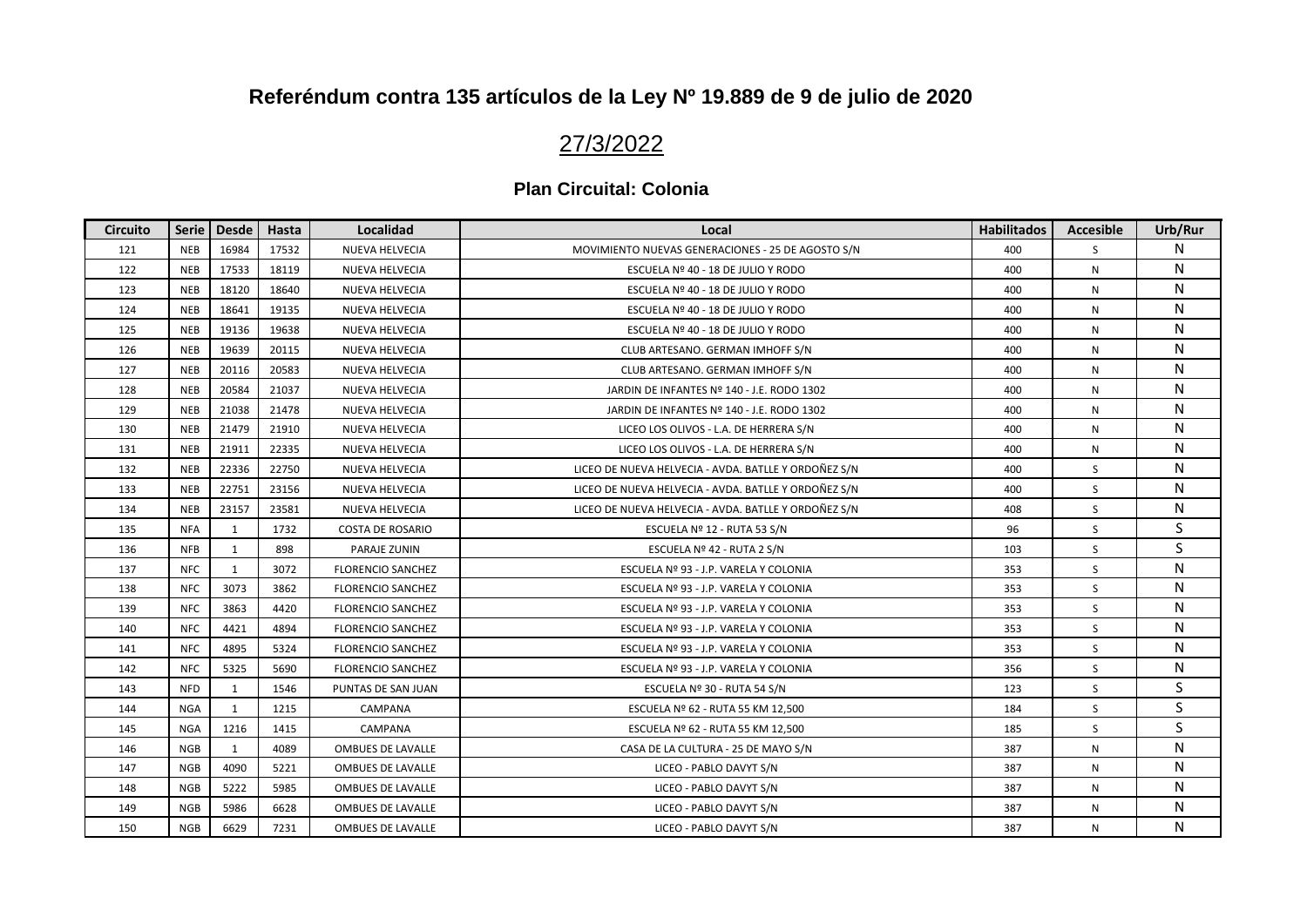# 27/3/2022

| <b>Circuito</b> | <b>Serie</b> | <b>Desde</b> | Hasta | Localidad                | Local                                      | <b>Habilitados</b> | <b>Accesible</b> | Urb/Rur |
|-----------------|--------------|--------------|-------|--------------------------|--------------------------------------------|--------------------|------------------|---------|
| 151             | <b>NGB</b>   | 7232         | 7786  | <b>OMBUES DE LAVALLE</b> | LICEO - PABLO DAVYT S/N                    | 387                | N                | N       |
| 152             | <b>NGB</b>   | 7787         | 8288  | OMBUES DE LAVALLE        | ESCUELA Nº 32 - ATALA T. DE MENDIVIL S/N   | 387                | N                | N       |
| 153             | <b>NGB</b>   | 8289         | 8730  | <b>OMBUES DE LAVALLE</b> | ESCUELA Nº 32 - ATALA T. DE MENDIVIL S/N   | 387                | $\mathsf{N}$     | N       |
| 154             | <b>NGB</b>   | 8731         | 9149  | <b>OMBUES DE LAVALLE</b> | ESCUELA Nº 32 - ATALA T. DE MENDIVIL S/N   | 387                | N                | N       |
| 155             | <b>NGB</b>   | 9150         | 9550  | OMBUES DE LAVALLE        | ESCUELA Nº 32 - ATALA T. DE MENDIVIL S/N   | 388                | N                | N       |
| 156             | <b>NGC</b>   | $\mathbf{1}$ | 4387  | <b>CONCHILLAS</b>        | ESCUELA Nº 104 - D. EVANS S/N              | 300                | S                | S.      |
| 157             | <b>NGC</b>   | 4388         | 5021  | <b>CONCHILLAS</b>        | ESCUELA Nº 104 - D. EVANS S/N              | 300                | S                | S       |
| 158             | <b>NGC</b>   | 5022         | 5567  | <b>CONCHILLAS</b>        | LICEO - D. EVANS S/N                       | 300                | S                | S.      |
| 159             | <b>NGC</b>   | 5568         | 5910  | <b>CONCHILLAS</b>        | LICEO - D. EVANS S/N                       | 300                | S                | S       |
| 160             | <b>NGC</b>   | 5911         | 6231  | <b>CONCHILLAS</b>        | LICEO - D. EVANS S/N                       | 306                | S                | S       |
| 161             | <b>NHA</b>   | 1            | 1128  | COLONIA ARRUE            | ESCUELA Nº 17 - CAMINO COLONIA ARRUE       | 189                | S                | S       |
| 162             | <b>NHB</b>   | 1            | 11614 | CARMELO                  | LICEO Nº 1 - DR. MORTALENA Y ROOSEVELT S/N | 410                | S                | N       |
| 163             | <b>NHB</b>   | 11615        | 13537 | CARMELO                  | LICEO Nº 1 - DR. MORTALENA Y ROOSEVELT S/N | 410                | S                | N       |
| 164             | <b>NHB</b>   | 13538        | 14888 | CARMELO                  | LICEO Nº 1 - DR. MORTALENA Y ROOSEVELT S/N | 410                | S                | N       |
| 165             | <b>NHB</b>   | 14889        | 16087 | CARMELO                  | LICEO Nº 1 - DR. MORTALENA Y ROOSEVELT S/N | 410                | S                | N       |
| 166             | <b>NHB</b>   | 16088        | 17220 | CARMELO                  | LICEO Nº 1 - DR. MORTALENA Y ROOSEVELT S/N | 410                | S                | N       |
| 167             | <b>NHB</b>   | 17221        | 18219 | CARMELO                  | LICEO Nº 1 - DR. MORTALENA Y ROOSEVELT S/N | 410                | S                | N       |
| 168             | <b>NHB</b>   | 18220        | 19152 | CARMELO                  | ESCUELA Nº 6 - ROOSEVELT 363               | 410                | S                | N       |
| 169             | <b>NHB</b>   | 19153        | 20055 | CARMELO                  | ESCUELA Nº 6 - ROOSEVELT 363               | 410                | S                | N       |
| 170             | <b>NHB</b>   | 20056        | 20903 | CARMELO                  | ESCUELA Nº 6 - ROOSEVELT 363               | 410                | S                | N       |
| 171             | <b>NHB</b>   | 20904        | 21625 | CARMELO                  | ESCUELA Nº 6 - ROOSEVELT 363               | 410                | S                | N       |
| 172             | <b>NHB</b>   | 21626        | 22385 | CARMELO                  | ESCUELA Nº 92 - ITUZAINGO 353              | 410                | N                | N       |
| 173             | <b>NHB</b>   | 22386        | 23011 | CARMELO                  | ESCUELA Nº 92 - ITUZAINGO 353              | 410                | $\mathsf{N}$     | N       |
| 174             | <b>NHB</b>   | 23012        | 23643 | CARMELO                  | ESCUELA Nº 92 - ITUZAINGO 353              | 410                | N                | N       |
| 175             | <b>NHB</b>   | 23644        | 24277 | CARMELO                  | ESCUELA Nº 5 - JOSE P. VARELA S/N          | 410                | N                | N       |
| 176             | <b>NHB</b>   | 24278        | 24888 | CARMELO                  | ESCUELA Nº 5 - JOSE P. VARELA S/N          | 410                | N                | N       |
| 177             | <b>NHB</b>   | 24889        | 25446 | CARMELO                  | ESCUELA Nº 5 - JOSE P. VARELA S/N          | 410                | ${\sf N}$        | N       |
| 178             | <b>NHB</b>   | 25447        | 26019 | CARMELO                  | LICEO Nº 2 - JOSE P. VARELA Y PARAGUAY     | 410                | S                | N       |
| 179             | <b>NHB</b>   | 26020        | 26587 | CARMELO                  | LICEO Nº 2 - JOSE P. VARELA Y PARAGUAY     | 410                | S                | N       |
| 180             | <b>NHB</b>   | 26588        | 27119 | CARMELO                  | LICEO Nº 2 - JOSE P. VARELA Y PARAGUAY     | 410                | S                | N       |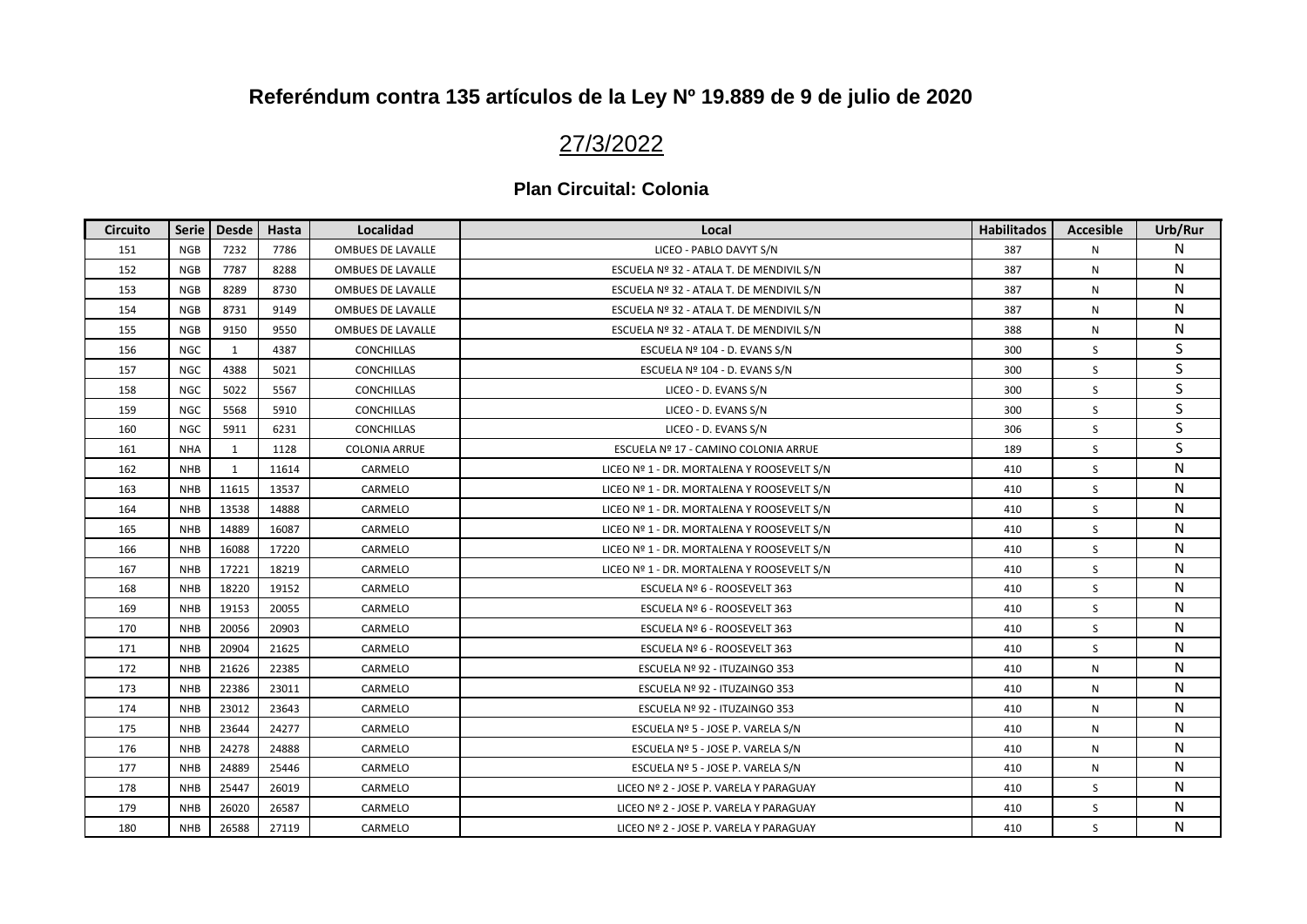## 27/3/2022

| <b>Circuito</b> | <b>Serie</b> | <b>Desde</b> | Hasta | Localidad            | Local                                                      | <b>Habilitados</b> | <b>Accesible</b> | Urb/Rur |
|-----------------|--------------|--------------|-------|----------------------|------------------------------------------------------------|--------------------|------------------|---------|
| 181             | <b>NHB</b>   | 27120        | 27665 | CARMELO              | LICEO Nº 2 - JOSE P. VARELA Y PARAGUAY                     | 410                | <sub>S</sub>     | N       |
| 182             | <b>NHB</b>   | 27666        | 28186 | CARMELO              | LICEO Nº 2 - JOSE P. VARELA Y PARAGUAY                     | 410                | S                | N       |
| 183             | <b>NHB</b>   | 28187        | 28691 | CARMELO              | ESCUELA Nº 114 - BLANDENGUES C/RUTA 21                     | 410                | N                | N       |
| 184             | <b>NHB</b>   | 28692        | 29192 | CARMELO              | ESCUELA Nº 114 - BLANDENGUES C/RUTA 21                     | 410                | N                | N       |
| 185             | <b>NHB</b>   | 29193        | 29686 | CARMELO              | ESCUELA DEL HOGAR. J.P.VARELA 275. PORTON LATERAL          | 410                | N                | N       |
| 186             | <b>NHB</b>   | 29687        | 30141 | CARMELO              | U.T.U - JOSE E. RODO S/N                                   | 410                | N                | N       |
| 187             | <b>NHB</b>   | 30142        | 30585 | CARMELO              | U.T.U - JOSE E. RODO S/N                                   | 410                | N                | N       |
| 188             | <b>NHB</b>   | 30586        | 31051 | CARMELO              | U.T.U - JOSE E. RODO S/N                                   | 410                | N                | N       |
| 189             | <b>NHB</b>   | 31052        | 31520 | CARMELO              | INSTITUTO DE FORMACION DOCENTE - URUGUAY Nº 336            | 400                | N                | N       |
| 190             | <b>NHB</b>   | 31521        | 31951 | CARMELO              | INSTITUTO DE FORMACION DOCENTE - URUGUAY Nº 336            | 400                | S.               | N       |
| 191             | <b>NHB</b>   | 31952        | 32381 | CARMELO              | INSTITUTO DE FORMACION DOCENTE - URUGUAY Nº 336            | 400                | S                | N       |
| 192             | <b>NHB</b>   | 32382        | 32803 | CARMELO              | ESCUELA Nº 138 - JOSE P. VARELA S/N                        | 400                | N                | N       |
| 193             | <b>NHB</b>   | 32804        | 33231 | CARMELO              | ESCUELA Nº 138 - JOSE P. VARELA S/N                        | 400                | N                | N       |
| 194             | <b>NHB</b>   | 33232        | 33659 | CARMELO              | ESCUELA Nº 138 - JOSE P. VARELA S/N                        | 400                | N                | N       |
| 195             | <b>NHB</b>   | 33660        | 34069 | CARMELO              | ESCUELA Nº 117 - IRASTORZA S/N                             | 400                | N                | N       |
| 196             | <b>NHB</b>   | 34070        | 34484 | CARMELO              | ESCUELA Nº 117 - IRASTORZA S/N                             | 400                | N                | N       |
| 197             | <b>NHB</b>   | 34485        | 34889 | CARMELO              | POLIDEPORTIVO CARMELO. MORTALENA Y 18 DE JULIO             | 400                | S                | N       |
| 198             | <b>NHB</b>   | 34890        | 35296 | CARMELO              | ESCUELA Nº 11 - DEFENSA 360                                | 400                | N                | N       |
| 199             | <b>NHB</b>   | 35297        | 35710 | CARMELO              | ESCUELA Nº 11 - DEFENSA 360                                | 400                | N                | N       |
| 200             | <b>NHB</b>   | 35711        | 36152 | CARMELO              | CASA DE LA CULTURA - 19 DE ABRIL ESQ. COR. IGNACIO BARRIOS | 402                | N                | N       |
| 201             | <b>NIA</b>   | 1            | 1711  | <b>POLANCOS</b>      | ESCUELA Nº 23 - RUTA 97                                    | 309                | S.               | S       |
| 202             | <b>NIB</b>   | $\mathbf{1}$ | 7190  | <b>NUEVA PALMIRA</b> | LICEO DR. M. PEREZ FONTANA - DR.CUNEO 1011                 | 410                | S                | N       |
| 203             | <b>NIB</b>   | 7191         | 8486  | NUEVA PALMIRA        | LICEO DR. M. PEREZ FONTANA - DR.CUNEO 1011                 | 410                | S                | N       |
| 204             | <b>NIB</b>   | 8487         | 9481  | NUEVA PALMIRA        | LICEO DR. M. PEREZ FONTANA - ENTRADA POR MONTEVIDEO        | 410                | S                | N       |
| 205             | <b>NIB</b>   | 9482         | 10271 | <b>NUEVA PALMIRA</b> | LICEO DR. M. PEREZ FONTANA - ENTRADA POR MONTEVIDEO        | 410                | S                | N       |
| 206             | <b>NIB</b>   | 10272        | 10969 | NUEVA PALMIRA        | LICEO DR. M. PEREZ FONTANA - ENTRADA POR MONTEVIDEO        | 410                | S                | N       |
| 207             | <b>NIB</b>   | 10970        | 11639 | <b>NUEVA PALMIRA</b> | U.T.U - AVDA. ARTIGAS 1080                                 | 410                | N                | N       |
| 208             | <b>NIB</b>   | 11640        | 12318 | NUEVA PALMIRA        | U.T.U - AVDA. ARTIGAS 1080                                 | 410                | N                | N       |
| 209             | <b>NIB</b>   | 12319        | 12852 | NUEVA PALMIRA        | ESCUELA Nº8 - AVDA. ARTIGAS 1115                           | 410                | N                | N       |
| 210             | <b>NIB</b>   | 12853        | 13411 | <b>NUEVA PALMIRA</b> | ESCUELA Nº8 - AVDA. ARTIGAS 1115                           | 410                | N                | N       |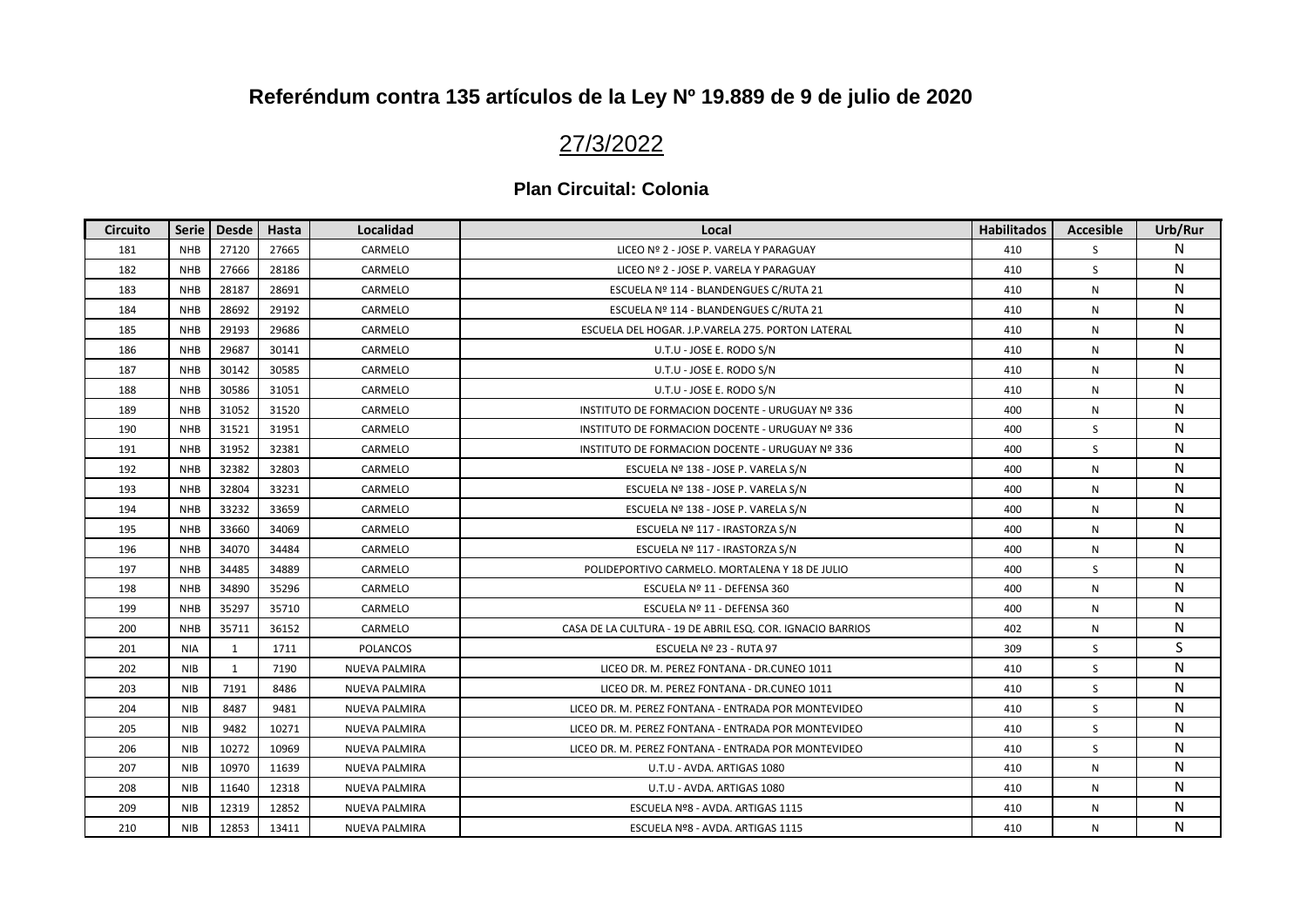## 27/3/2022

| <b>Circuito</b> | <b>Serie</b> | <b>Desde</b> | Hasta | Localidad               | Local                                                   | <b>Habilitados</b> | <b>Accesible</b> | Urb/Rur |
|-----------------|--------------|--------------|-------|-------------------------|---------------------------------------------------------|--------------------|------------------|---------|
| 211             | <b>NIB</b>   | 13412        | 13952 | <b>NUEVA PALMIRA</b>    | ESCUELA Nº8 - AVDA. ARTIGAS 1115                        | 410                | N                | N       |
| 212             | <b>NIB</b>   | 13953        | 14462 | NUEVA PALMIRA           | ESCUELA Nº8 - AVDA. ARTIGAS 1115                        | 410                | N                | N       |
| 213             | <b>NIB</b>   | 14463        | 14971 | <b>NUEVA PALMIRA</b>    | ESCUELA Nº8 - AVDA. ARTIGAS 1115                        | 400                | N                | N       |
| 214             | <b>NIB</b>   | 14972        | 15430 | <b>NUEVA PALMIRA</b>    | ESCUELA Nº8 - AVDA. ARTIGAS 1115                        | 400                | N                | N       |
| 215             | <b>NIB</b>   | 15431        | 15878 | <b>NUEVA PALMIRA</b>    | ESCUELA Nº 7 - J. LAGUNA CONT ARGENTINA                 | 400                | N                | N       |
| 216             | <b>NIB</b>   | 15879        | 16349 | <b>NUEVA PALMIRA</b>    | ESCUELA Nº 7 - J. LAGUNA CONT ARGENTINA                 | 400                | N                | N       |
| 217             | <b>NIB</b>   | 16350        | 16775 | NUEVA PALMIRA           | ESCUELA Nº 7 - J. LAGUNA CONT ARGENTINA                 | 400                | N                | N       |
| 218             | <b>NIB</b>   | 16776        | 17214 | <b>NUEVA PALMIRA</b>    | ESCUELA Nº 7 - J. LAGUNA CONT ARGENTINA                 | 400                | N                | N       |
| 219             | <b>NIB</b>   | 17215        | 17622 | <b>NUEVA PALMIRA</b>    | ESCUELA DEL HOGAR. LUCAS ROSELLI CASI ARTIGAS.          | 400                | N                | N       |
| 220             | <b>NIB</b>   | 17623        | 18029 | <b>NUEVA PALMIRA</b>    | JARDIN DE Nº 139 - PERU Y LAGUNA                        | 400                | Ν                | N       |
| 221             | <b>NIB</b>   | 18030        | 18454 | <b>NUEVA PALMIRA</b>    | CLUB DE LOS ABUELOS. LUCAS ROSELLI C/ RODO              | 401                | S                | N       |
| 222             | <b>NJA</b>   | 1            | 3275  | CERRO DE CARMELO        | ESCUELA Nº 111 - CNO DE LA FUENTE S/N                   | 241                | S                | S       |
| 223             | <b>NJA</b>   | 3276         | 3754  | <b>CERRO DE CARMELO</b> | ESCUELA Nº 51 - CNO DE LAS TUNAS S/N                    | 241                | S                | S       |
| 224             | <b>NJA</b>   | 3755         | 4082  | CERRO DE CARMELO        | ESCUELA Nº 51 - CNO DE LAS TUNAS S/N                    | 241                | S                | S       |
| 225             | <b>NJA</b>   | 4083         | 4340  | CERRO DE CARMELO        | ESCUELA Nº 51 - CNO DE LAS TUNAS S/N                    | 242                | S                | S       |
| 226             | <b>NKA</b>   | 1            | 3658  | RIACHUELO               | CLUB HURACAN. RUTA 1                                    | 310                | S                | S       |
| 227             | <b>NKA</b>   | 3659         | 4042  | RIACHUELO               | CLUB HURACAN. RUTA 1                                    | 308                | S                | S       |
| 228             | <b>NKB</b>   | 1            | 893   | SANTA ANA               | ESCUELA Nº 119 - LOS DORADOS S/N                        | 211                | S                | S       |
| 229             | <b>NKB</b>   | 894          | 1137  | SANTA ANA               | ESCUELA Nº 119 - LOS DORADOS S/N                        | 212                | S                | S       |
| 230             | <b>NKC</b>   | $\mathbf{1}$ | 7037  | CIUDAD DE COLONIA       | ESCUELA Nº 90 - ITALIA Nº 779 - SALON MULTIUSO          | 410                | S                | N       |
| 231             | <b>NKC</b>   | 7038         | 8583  | CIUDAD DE COLONIA       | ESCUELA Nº 90 - ITALIA Nº 779 - SALON MULTIUSO          | 410                | S                | N       |
| 232             | <b>NKC</b>   | 8584         | 9888  | CIUDAD DE COLONIA       | ESCUELA Nº 90 - ITALIA Nº 779                           | 410                | S                | N       |
| 233             | <b>NKC</b>   | 9889         | 10865 | CIUDAD DE COLONIA       | ESCUELA Nº 90 - ITALIA Nº 779                           | 410                | S                | N       |
| 234             | <b>NKC</b>   | 10866        | 11899 | CIUDAD DE COLONIA       | JARDIN DE INFANTES Nº 132 - INTENDENTE SUAREZ 120       | 410                | S                | N       |
| 235             | <b>NKC</b>   | 11900        | 12694 | CIUDAD DE COLONIA       | COLEGIO SAN JUAN BAUTISTA - 18 DE JULIO Nº 240          | 410                | S                | N       |
| 236             | <b>NKC</b>   | 12695        | 13565 | CIUDAD DE COLONIA       | COLEGIO SAN JUAN BAUTISTA - 18 DE JULIO Nº 240          | 410                | S                | N       |
| 237             | <b>NKC</b>   | 13566        | 14211 | CIUDAD DE COLONIA       | BIT - SALON PRINCIPAL - MIGUEL ANGEL ODRIOZOLA Nº 434   | 410                | S                | N       |
| 238             | <b>NKC</b>   | 14212        | 14860 | CIUDAD DE COLONIA       | BIT - SALON DE ABAJO - PASEO EDUARDO VICTOR HAEDO       | 410                | S                | N       |
| 239             | <b>NKC</b>   | 14861        | 15512 | CIUDAD DE COLONIA       | BIT - SALA DE REUNIONES - MIGUEL ANGEL ODRIOZOLA Nº 434 | 410                | N                | N       |
| 240             | <b>NKC</b>   | 15513        | 16070 | CIUDAD DE COLONIA       | ESCUELA Nº 1 - LAVALLEJA Nº 160                         | 410                | N                | N       |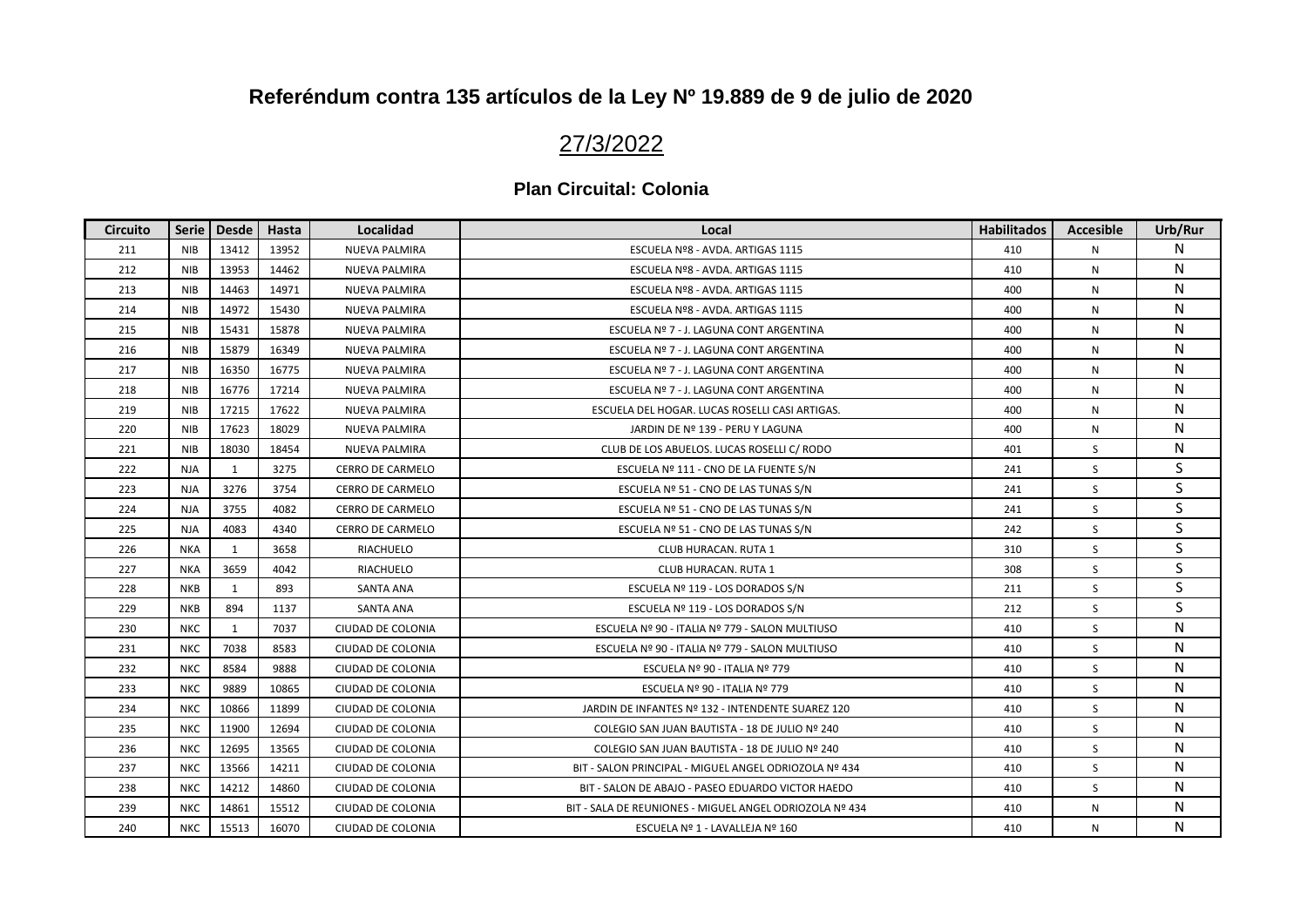## 27/3/2022

| <b>Circuito</b> | Serie      | <b>Desde</b> | Hasta | Localidad          | Local                                          | Habilitados | <b>Accesible</b> | Urb/Rur   |
|-----------------|------------|--------------|-------|--------------------|------------------------------------------------|-------------|------------------|-----------|
| 241             | <b>NKC</b> | 16071        | 16598 | CIUDAD DE COLONIA  | ESCUELA Nº 1 - LAVALLEJA Nº 160                | 410         | N                | N         |
| 242             | <b>NKC</b> | 16599        | 17110 | CIUDAD DE COLONIA  | ESCUELA Nº 1 - LAVALLEJA Nº 160                | 410         | N                | N         |
| 243             | <b>NKC</b> | 17111        | 17615 | CIUDAD DE COLONIA  | ESCUELA Nº 1 - LAVALLEJA Nº 160                | 400         | N                | N         |
| 244             | <b>NKC</b> | 17616        | 18052 | CIUDAD DE COLONIA  | ESCUELA Nº 1 - LAVALLEJA Nº 160                | 400         | N                | N         |
| 245             | <b>NKC</b> | 18053        | 18494 | CIUDAD DE COLONIA  | U.T.U - ROOSEVELT S/N PLANTA BAJA              | 400         | S                | N         |
| 246             | <b>NKC</b> | 18495        | 18914 | CIUDAD DE COLONIA  | U.T.U - ROOSEVELT S/N PLANTA BAJA              | 400         | S                | N         |
| 247             | <b>NKC</b> | 18915        | 19337 | CIUDAD DE COLONIA  | U.T.U - ROOSEVELT S/N PLANTA BAJA              | 408         | S                | N         |
| 248             | <b>NKD</b> | $\mathbf{1}$ | 757   | SEMILLERO          | ESCUELA Nº 55 - CAMINO AL SEMILLERO            | 253         | S                | S         |
| 249             | <b>NKD</b> | 758          | 1100  | SEMILLERO          | ESCUELA Nº 55 - CAMINO AL SEMILLERO            | 253         | S                | S         |
| 250             | <b>NKD</b> | 1101         | 1369  | SEMILLERO          | ESCUELA Nº 55 - CAMINO AL SEMILLERO            | 254         | S                | S         |
| 251             | <b>NLA</b> | 1            | 1854  | <b>BARKER</b>      | ESCUELA Nº 29 - CAMINO VECINAL                 | 197         | S                | S         |
| 252             | <b>NLA</b> | 1855         | 2069  | <b>BARKER</b>      | ESCUELA Nº 29 - CAMINO VECINAL                 | 198         | S                | S         |
| 253             | <b>NLB</b> | $\mathbf{1}$ | 8750  | <b>JUAN LACAZE</b> | B.P.S. - JOSE SALVO 235                        | 410         | S                | N         |
| 254             | <b>NLB</b> | 8751         | 10615 | <b>JUAN LACAZE</b> | U.T.U - BIBLIOTECA - CONT. JOSE SALVO          | 410         | S                | N         |
| 255             | <b>NLB</b> | 10616        | 12040 | <b>JUAN LACAZE</b> | U.T.U - SALON 1 - CONT. JOSE SALVO             | 410         | S                | N         |
| 256             | <b>NLB</b> | 12041        | 13215 | <b>JUAN LACAZE</b> | U.T.U - SALON 10 - CONT. JOSE SALVO            | 410         | S                | N         |
| 257             | <b>NLB</b> | 13216        | 14145 | <b>JUAN LACAZE</b> | U.T.U - SALON 3 - CONT. JOSE SALVO             | 410         | S                | N         |
| 258             | <b>NLB</b> | 14146        | 15002 | <b>JUAN LACAZE</b> | U.T.U - SALON 4 - CONT. JOSE SALVO             | 410         | S                | N         |
| 259             | <b>NLB</b> | 15003        | 15815 | <b>JUAN LACAZE</b> | U.T.U - SALON 5 - CONT. JOSE SALVO             | 410         | S                | N         |
| 260             | <b>NLB</b> | 15816        | 16528 | <b>JUAN LACAZE</b> | U.T.U - SALON 6 - CONT. JOSE SALVO             | 400         | S                | ${\sf N}$ |
| 261             | <b>NLB</b> | 16529        | 17242 | <b>JUAN LACAZE</b> | U.T.U - SALON MULTIUSO - CONT. JOSE SALVO      | 400         | S                | N         |
| 262             | <b>NLB</b> | 17243        | 17958 | <b>JUAN LACAZE</b> | ESCUELA Nº 39 - SALON 6 - J.C. DE CAMPOMAR S/N | 400         | S.               | N         |
| 263             | <b>NLB</b> | 17959        | 18683 | <b>JUAN LACAZE</b> | ESCUELA Nº 39 - SALON 5 - J.C. DE CAMPOMAR S/N | 400         | S                | N         |
| 264             | <b>NLB</b> | 18684        | 19309 | <b>JUAN LACAZE</b> | ESCUELA Nº 39 - SALON 4 - J.C. DE CAMPOMAR S/N | 400         | S                | N         |
| 265             | <b>NLB</b> | 19310        | 19923 | <b>JUAN LACAZE</b> | ESCUELA Nº 39 - SALON 3 - J.C. DE CAMPOMAR S/N | 400         | S                | N         |
| 266             | <b>NLB</b> | 19924        | 20519 | <b>JUAN LACAZE</b> | LICEO Nº 2 - RUTA 54 KM 1                      | 400         | Ν                | N         |
| 267             | <b>NLB</b> | 20520        | 21076 | <b>JUAN LACAZE</b> | LICEO Nº 2 - RUTA 54 KM 1                      | 400         | N                | N         |
| 268             | <b>NLB</b> | 21077        | 21663 | <b>JUAN LACAZE</b> | LICEO Nº 2 - RUTA 54 KM 1                      | 400         | N                | N         |
| 269             | <b>NLB</b> | 21664        | 22153 | <b>JUAN LACAZE</b> | LICEO Nº 2 - RUTA 54 KM 1                      | 400         | N                | N         |
| 270             | <b>NLB</b> | 22154        | 22644 | <b>JUAN LACAZE</b> | LICEO Nº 2 - RUTA 54 KM 1                      | 400         | N                | N         |